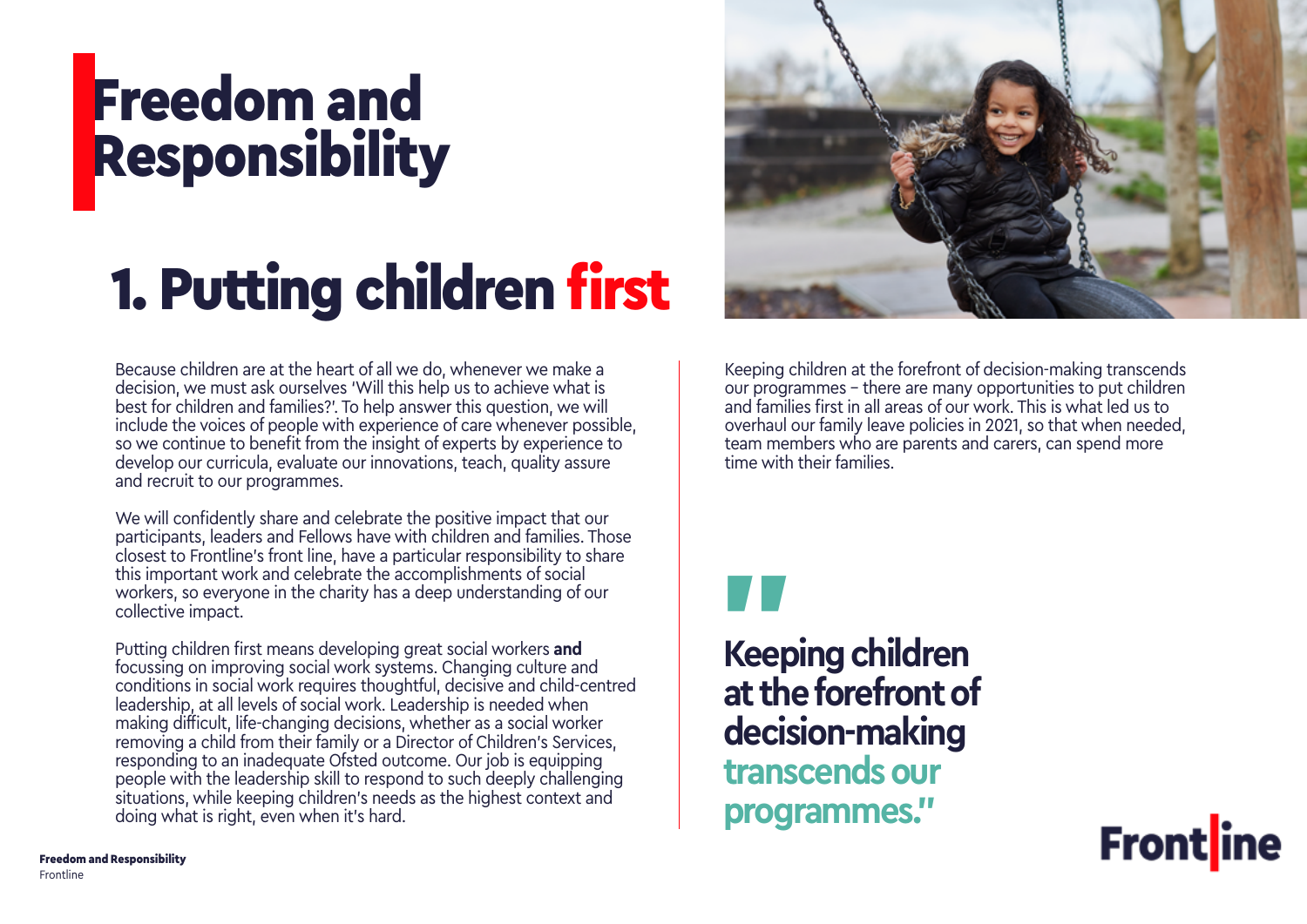## <span id="page-1-0"></span>2. Making diversity and inclusion everyone's business

We want the Frontline team to reflect the children, young people and families across England. To be an effective charity we need difference. Difference of race, experience, thought and skill. We will continue our work towards an inclusive and enabling culture that amplifies minoritised voices, assumes good intent, strives to be critically aware and creates opportunities for meaningful learning. This will take time and needs constant work and investment from us all, particularly those in leadership positions.

We know systemic racism impacts young people in a range of ways for example Black Caribbean children are much more likely to go into care1 and Black people are 9x as likely to be stopped and searched by police, than White people<sup>2</sup> . It is our responsibility to proactively tackle systems and structures that perpetuate and embed racism in society.

We will continue to address this; for example, maintaining:

- our mentoring scheme for ethnic minority employees;
- diversity targets on our programmes
- as well as coaching and career development for fellows from ethnic minority backgrounds.

We are clear on our anti-racist commitment in all we do. That's why when recruiting, we include interview questions to explore how candidates would address anti-racism if successful.

Education and awareness are key to creating a diverse and high performing workforce. The leadership group play a key role in setting and maintaining a culture of inclusion, but everyone at Frontline is responsible for dedicating time to improve their knowledge and show leadership in this area. We need to create an environment where people can make mistakes and are supported to learn whilst acting decisively in response to discriminatory behaviour.





**Education and awareness are key to creating a diverse and high performing workforce."**



### Freedom and Responsibility

Frontline

- Id.ac.uk/news/2018/december/ethnic-inequalities-in-the-care-syste
- 2 <https://www.ethnicity-facts-figures.service.gov.uk/crime-justice-and-the-law/policing/stop-and-search/latest>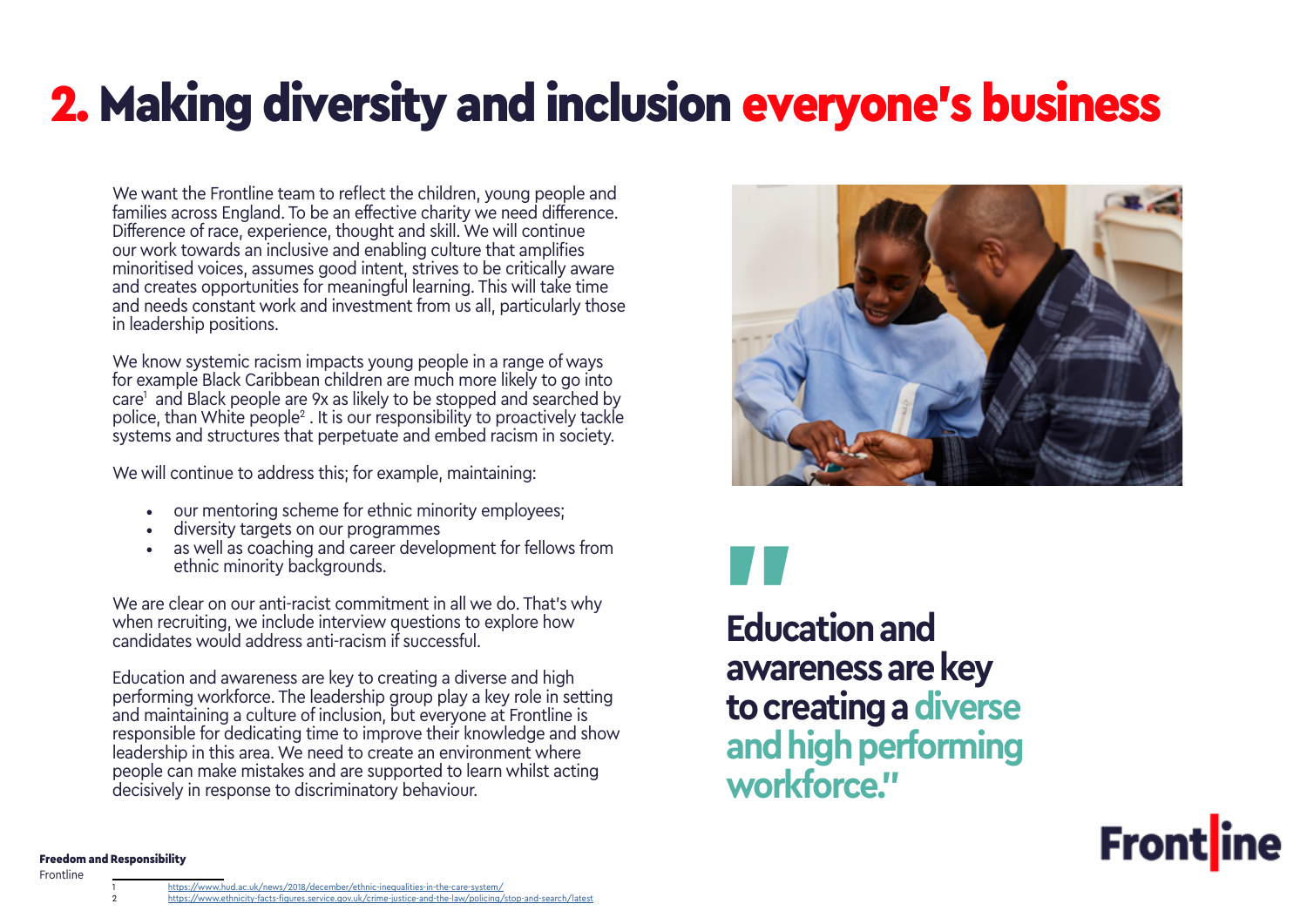### <span id="page-2-0"></span>3. Working as one team

We are all part of the Frontline team and we all play our part in achieving our mission. We have an incredible team at Frontline, who all want to work with other incredible people. To achieve this, we need high expectations of ourselves, each other and of those joining Frontline. Having high expectations means everyone having the right behaviours and skill to do great work.

We must allow room for difference and creativity, whilst also consistently delivering excellent work. When we do achieve amazing things, we need to celebrate and showcase these - when we know what we're doing well, it is easier to keep doing it. To keep improving, we must seek out the ways we can do our work even better, individually, as teams and organisationally. There is room to make mistakes and be curious about our failures – that's how we learn! As an organisation working towards improving social work leadership and practice, we need to keep trying different things and mistakes are key to that.

At the same time, it's important we're honest if mistakes keep happening and if people aren't doing their best, or their best isn't enough, because this makes it harder for others to do their best work. We need to be frank with each other when this happens and support people to leave swiftly and with compassion if they are not able to improve. Giving and openly receiving feedback is key to a healthy culture and core to social work practice, because it helps build trust.

[Radical candour](https://www.radicalcandor.com/our-approach/) is popular, as are many other feedback models, fundamental to each is the assumption of positive intent. Giving honest feedback is challenging, but is absolutely essential to building strong working relationships, which help us make the best possible decisions and navigate when we disagree with each other.

To create an environment which enables productive, honest relationships, we will continue to invest in learning and development opportunities, training for people managers and dedicated time together to understand each other's work – like our annual in person away days. We all need to keep looking for ways to keep the culture of feedback alive such as the People team revising our formal annual performance appraisal process in favour of an informal approach which ensures people receive more regular feedback and support on their work.

Improving leadership is central to our programmes, so we all need to role model Frontline's [leadership capabilities](https://thefrontline.org.uk/wp-content/uploads/2022/03/Leadership-capabilities.pdf) in all we do. We have great managers at Frontline and they have a particular responsibility to create opportunities to understand their team's perspective and represent their views.

There will be occasions where we choose to consult with everyone directly on particular decisions, but the best way to ensure your voice is heard generally is to be clear with your manager. With a charity of our size, unanimous agreement is a rarity, so provided decision-making at all levels of the organisation draws on [different perspectives](#page-1-0) [\(see page two\)](#page-1-0) and is informed by [evidence](#page-3-0) [\(see page four\)](#page-3-0) we need to trust each other's knowledge and professional judgement.



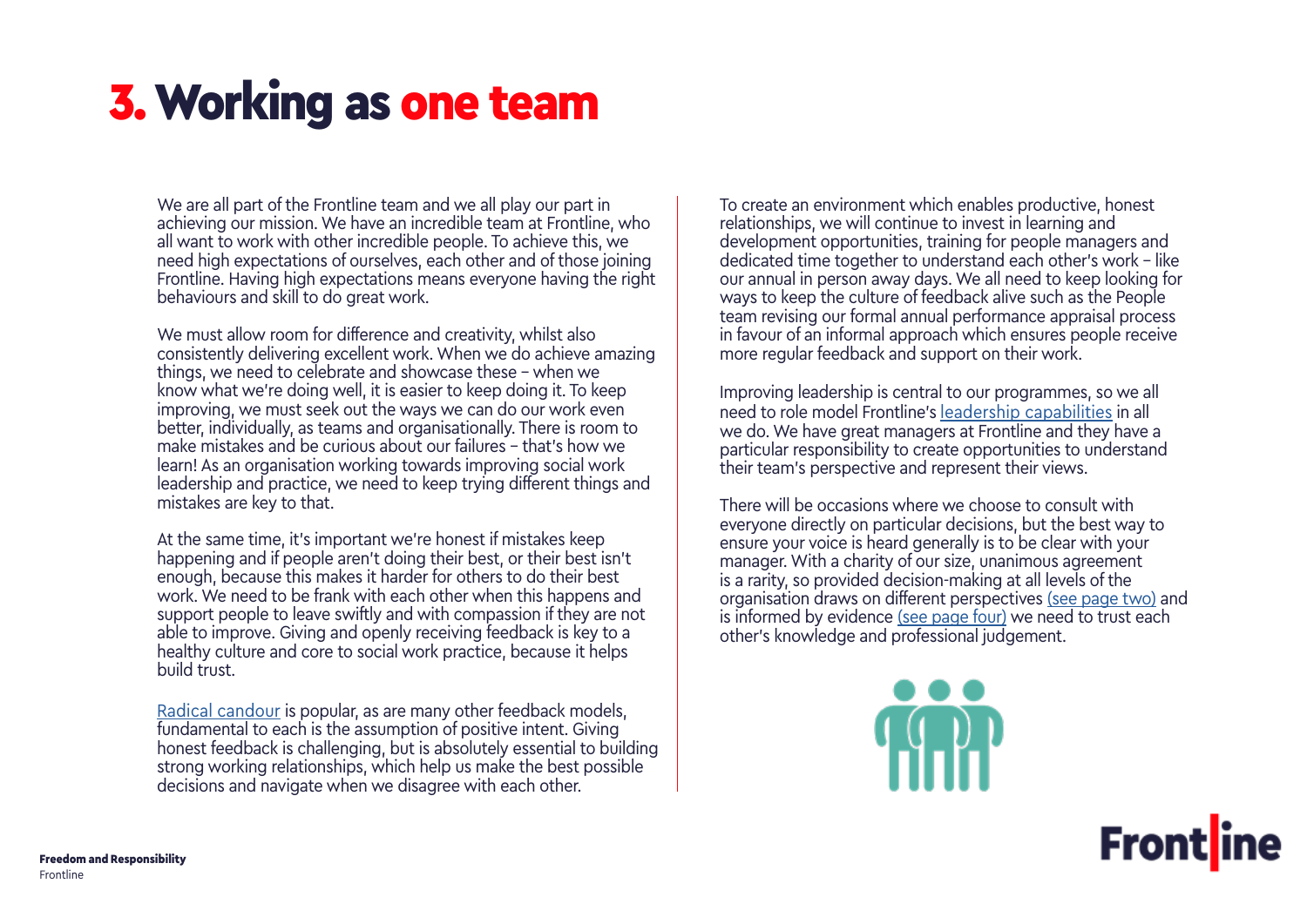### <span id="page-3-0"></span>4. Making decisions based on common sense and evidence

Many organisations fall into the trap of adding policy in an attempt to address isolated performance issues, or to create rules rather than trust individual's decision-making. To avoid this trap, we need to continuously remove and avoid unnecessary layers or overly-complicated bureaucracy.

By trusting each others' professional judgement, being clear with each other when we are doing well, or not meeting each other's [expectations](#page-2-0) [\(see page three\)](#page-2-0) we will build this trust. We need to be pragmatic, only introducing policy or process when there is a clear, widespread need. When we do introduce a new policy or process, we must ensure it is simple, short and clear.

Key to all good decisions, particularly those which carry risk, is the use evidence and/or intelligence. This is vital in social work and all our work, because it reduces the impact of bias or the reliance on personal perspectives. We should be solution focussed and use data, knowledge and evidence to make sure we're always learning, making sound decisions and changing our approach as we get more information. Data is key to sharing our impact and celebrating our successes.

Some of our work is strictly regulated, which can cause tensions with our aim to keep regulation and bureaucracy to a minimum. We need to balance our freedom to make decisions within our roles, with the responsibility of adhering to the regulation we're accountable to. Making an argument for and against a new process and sense-checking these with your manager and colleagues in different teams, are good ways to test your thinking.



**We should be solution focused and use data, knowledge and evidence to make sure we're always learning."** "<br>Wes